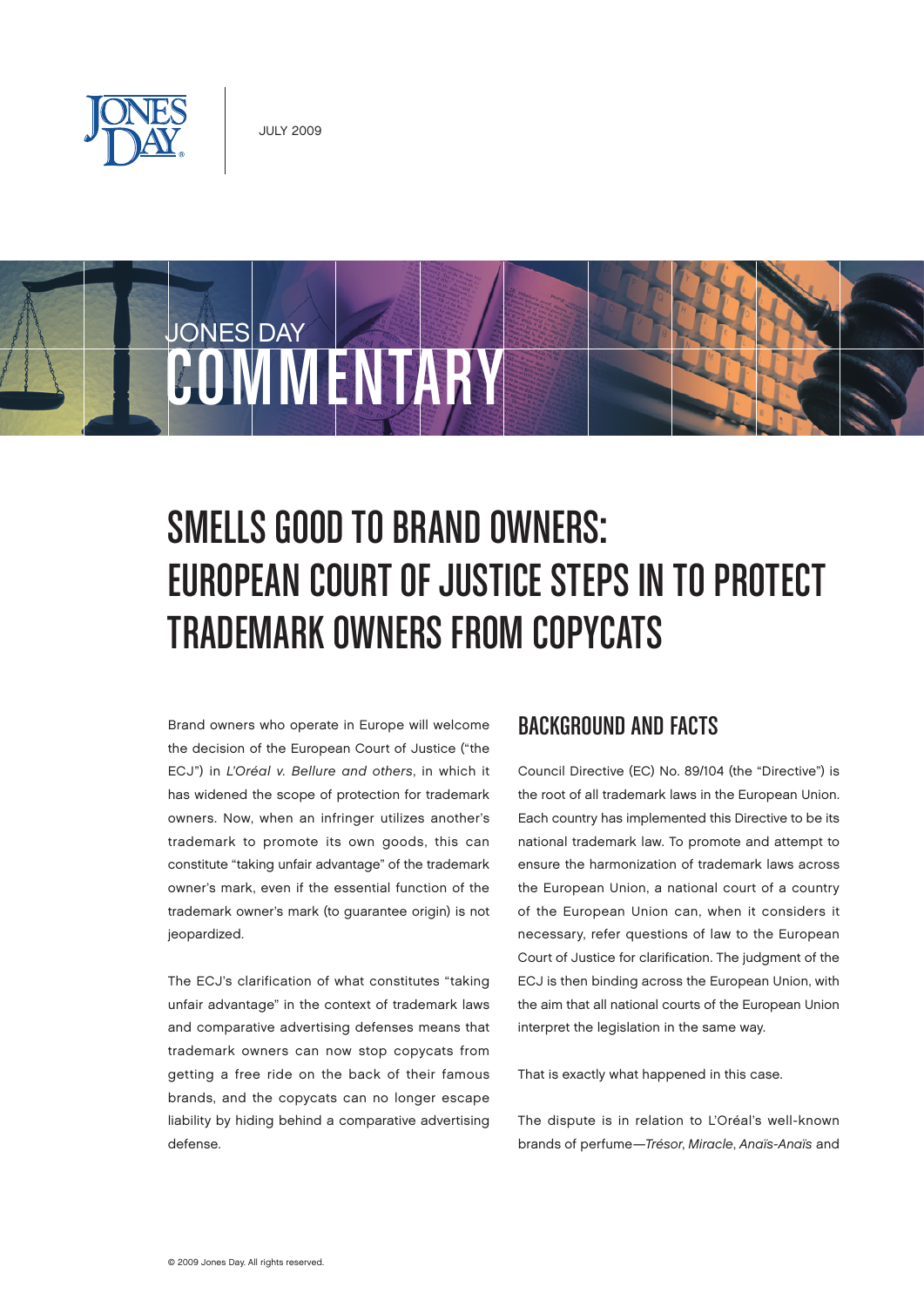Noa—and cheaper brands marketed by a third party as smell-alike perfumes designed to reproduce the scent of L'Oréal's brands. L'Oréal had two complaints. First, retailers were provided with comparison lists showing to which L'Oréal brands the smell-alikes corresponded. Second, the smell-alikes were sold in similar packaging and had similar bottle designs to L'Oréal's registered trademarks.

L'Oréal's word marks were reproduced in an identical form on the defendants' comparison lists and, for these, L'Oréal proceeded under Article 5(1)(a) of the Directive. To succeed under Article 5(1)(a), L'Oréal needed to show that its word marks had been infringed by identical thirdparty designations used in relation to identical goods. The defense to L'Oréal's claim under Article 5(1)(a) was that the use of the trademark(s) to designate goods of the proprietor (L'Oréal) did not jeopardize the essential function of L'Oréal's trademark(s) (to guarantee origin) and thus was permitted under the rules relating to comparative advertising, i.e. it did not "take unfair advantage" of L'Oréal's trademark(s).

For its bottle and packaging trademarks, L'Oréal brought its case under Article 5(2). To succeed under Article 5(2), L'Oréal needed to show that its bottle and packaging trademarks had a reputation and that the use by the defendants of bottles and packaging similar to those trademarks constituted "the taking of an unfair advantage" of that reputation.

Accordingly, the English Court of Appeal sought clarification from the ECJ on what was meant by "unfair advantage" in the context of each of the defenses to Article 5(1)(a) and in Article 5(2).

### The Result

The ECJ, in answering the questions of the English Court of Appeal, came out very much on the side of the brand owner. In sum, as long as the brand owner can show that its trademark has a reputation, the scope of protection afforded to that mark will be considerably wider and the potential to prevent use by third parties seeking to profit by clinging to the coat tails of that reputation will increase throughout the courts of the countries of the European Union. Equally, looked at in terms of the comparative advertising defense, use of a trademark owner's mark in a

comparison list (where the copycat is sold by reference to the trademark owner's brand) is now outside the protection of the comparative advertising regulations.

#### WHAT IS "TAKING UNFAIR ADVANTAGE"?

In relation to the defense to L'Oréal's claim under Article 5(1) (a), the ECJ established the principle that if an advertiser states, explicitly or implicitly, in comparative advertising that the products marketed are an imitation or replica of a product bearing a trademark with a reputation (for example, as in the comparison lists provided to the retailers), the advantage gained by the retailer must be considered to be unfair. This means the defense to the claim under Article 5(1) (a) does not apply. It will not apply even when the essential function of the trademark owner's mark (to designate origin) is not jeopardized.

In relation to the interpretation of "unfair advantage" in Article 5(2), the ECJ established the following principles:

- (i) The trademark in question must have a reputation in the country in which the claim is brought (or if a Community Trademark, throughout the EU).
- (ii) The use of the third party's sign must create a link to the trademark owner's mark. Note, importantly, that this "link" does not need to go as far as the establishment of confusion in the minds of the public.
- (iii) The third party's sign must intentionally cling to the coat tails of the trademark owner's mark so that it:
	- (a) benefits from the power of attraction, reputation, and prestige of the trademark owner's mark; and
	- (b) exploits, without paying any financial compensation and without being required to make efforts of its own, the marketing effort that has been expended by the trademark owner.

Therefore, if a third party is using the trademark owner's trademark to promote its brand by way of association to the trademark owner's mark and the requirements of (i), (ii), and (iii) above are satisfied, trademark owners may be confident of successfully enforcing their trademarks to prevent such use.